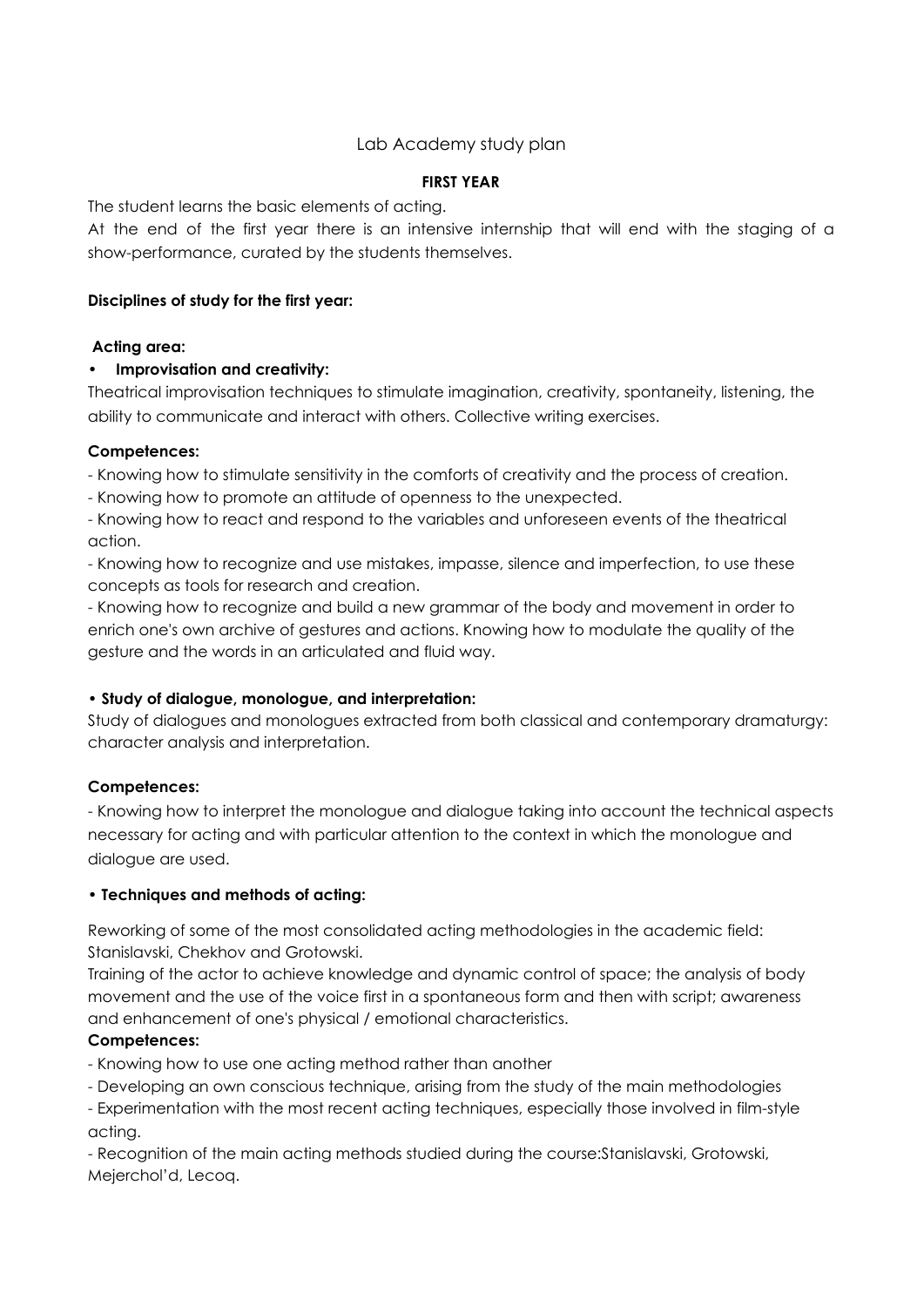- Knowing how to use an acting method (or more elements arising from the different methods) rather than another, depending on the type of work, study and analysis of the character and the text.

- Knowing how to understand value and having the ability to express resistance. Intended as an attitude of constant and continuous attention to the work done, the ability to manage one's energies constantly throughout the duration of the stage action.

- Knowing how to understand value and have the ability to express presence. As an attitude of constant and imperturbable attention to oneself and to all the actors involved in the dynamics of the theatrical action.

- Knowing how to understand value and have the ability to express balance, the ability to constantly engage in dialogue between awareness and the unknown, between security and discovery, between certainty and error.

- Knowing how to understand the value of the ability to express presence. Like an attitude of constant openness and authentic interest in what happens inside and outside of us.

### **• Techniques and vocal expression:**

Breathing and vocalization exercises to increase the range of the voice and enhance the volume.

### **MOVEMENT AREA**

### **• Dance and body expression:**

Physical training of the actor and basic consciousness of the body with exercises and improvisations on rhythm, space and energy.

### **THEORETICAL AREA**

#### **• Diction:**

The word "diction" indicates the exact way to pronounce the words. Rules of pronunciation of the Italian language. The goal achieved through specific exercises made for the correction of sounds, dialectal cadences or pronunciation defects and the acquisition of tools for greater control in the use of the voice and greater expressive activity.

## **Competences:**

- Knowing how to recognize the difference between open and closed vowels.

- Knowing how to recognize deaf and voiced consonants.
- Know your own voice to know how to use it with expressive activity.

- Knowing how to "eliminate" dialect and the most common pronunciation defects and therefore acquiring greater effectiveness and better speech cleansing.

## **• History, aesthetics and ethics of the theatre:**

The birth of Greek dramaturgy in 5th century BC.

The development of the genre "tragedy" until the mid-nineteenth century.

The history of the "comedy" genre from Aristophanes to nineteenth-century vaudeville.

The medieval theatre.

The theatre between the nineteenth and twentieth centuries (in Germany, France, Italy, Spain, Russia, Poland, in the Scandinavian countries).

Contemporary theatre (in Italy and in Europe).

The avant-garde and the birth of direction.

## **Competences:**

-Know about the structure of tragedies and comedies from Greece (5th century BC) onwards. -To know the authors studied during the course, their theatrical works and the relative historical-political-social period.

-Knowledge of the main acting methods: Stanislavski, Grotowski, Mejerchol'd, Dalcroze, Lecoq.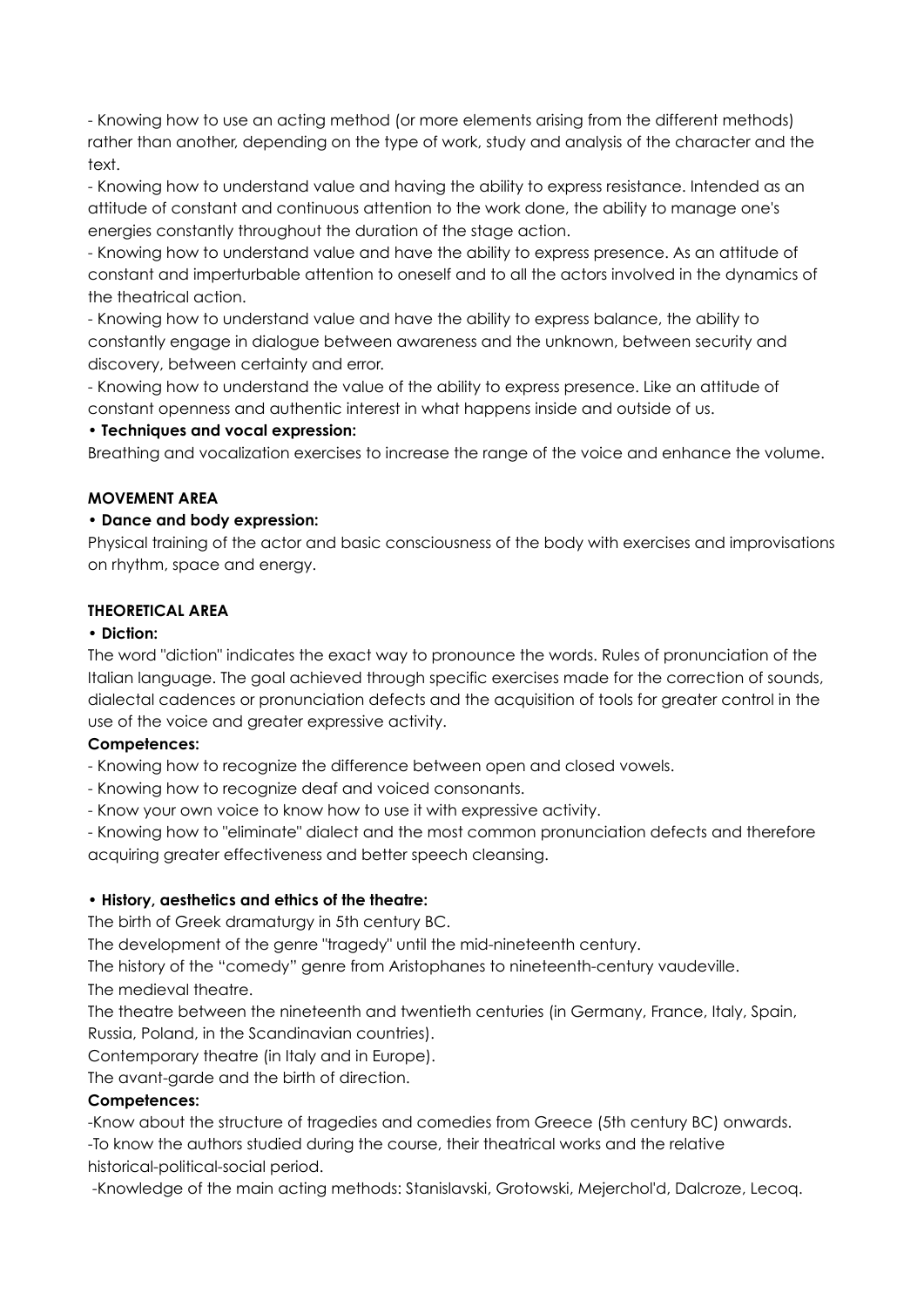## **• Analysis of the theatrical text and expressive reading:**

Study of logical accents, pauses, tone, rhythm, volume and intensity and emotional nuances. Reading of prose passages. Exercises aimed at getting to know the theatrical text and analysing it (historical-socio-cultural environment, contents of the text, the characters and the relational dynamics between them, understanding the linguistic structure ...)

#### **Competences:**

- Knowing how to understand the message of the author of the dramaturgical text.
- Knowing how to understand the dramaturgical structure of the text.
- Knowing how to recognize the chain of events that distinguish their succession.
- Know the semiotics of the characters' own language.
- Knowing how to recognize punctuation and its specificity.
- Knowing how to recognize the grammatical structure of the text and its expression.
- Knowing how to recognize the internal rhythm.
- Know your own voice to know how to use it with expressive effectiveness.
- Knowing how to evoke the situations present in the text through vocality.

### **SECOND YEAR**

### **ACTING AREA**

### • **Improvisation and creativity:**

Theatrical improvisation techniques to stimulate imagination, creativity, spontaneity, listening, the ability to communicate and interact with others. Collective writing exercises.

### **• Study of dialogue, monologue and interpretation:**

Study of dialogues and monologues extracted from both classical and contemporary dramaturgy: character analysis and interpretation.

### **• Techniques and methods of acting:**

Reworking of some of the most consolidated acting methodologies in the academic field: Stanislavski, Chekhov, and Grotowski.

Training of the actor to achieve knowledge and dynamic control of space; the analysis of body movement and the use of the voice first in a spontaneous form and then with a script; awareness and enhancement of one's physical / emotional characteristics.

#### **• Techniques and vocal expression:**

Breathing and vocalization exercises to increase the range of the voice and enhance the volume.

#### **MOVEMENT AREA**

#### **• Dance and body expression:**

Physical training of the actor and basic body consciousness with exercises and improvisations on rhythm, space and energy.

#### **THEORETICAL AREA**

#### **• Analysis of the theatrical text and expressive reading:**

Study of logical accents, pauses, tone, rhythm, volume and intensity and emotional nuances. Reading of prose passages. Exercises aimed at getting to know the theatrical text and analysing it (historical-socio-cultural environment, contents of the text, the characters and the relational dynamics between them, understanding the linguistic structure ...)

## **• Theatre direction:**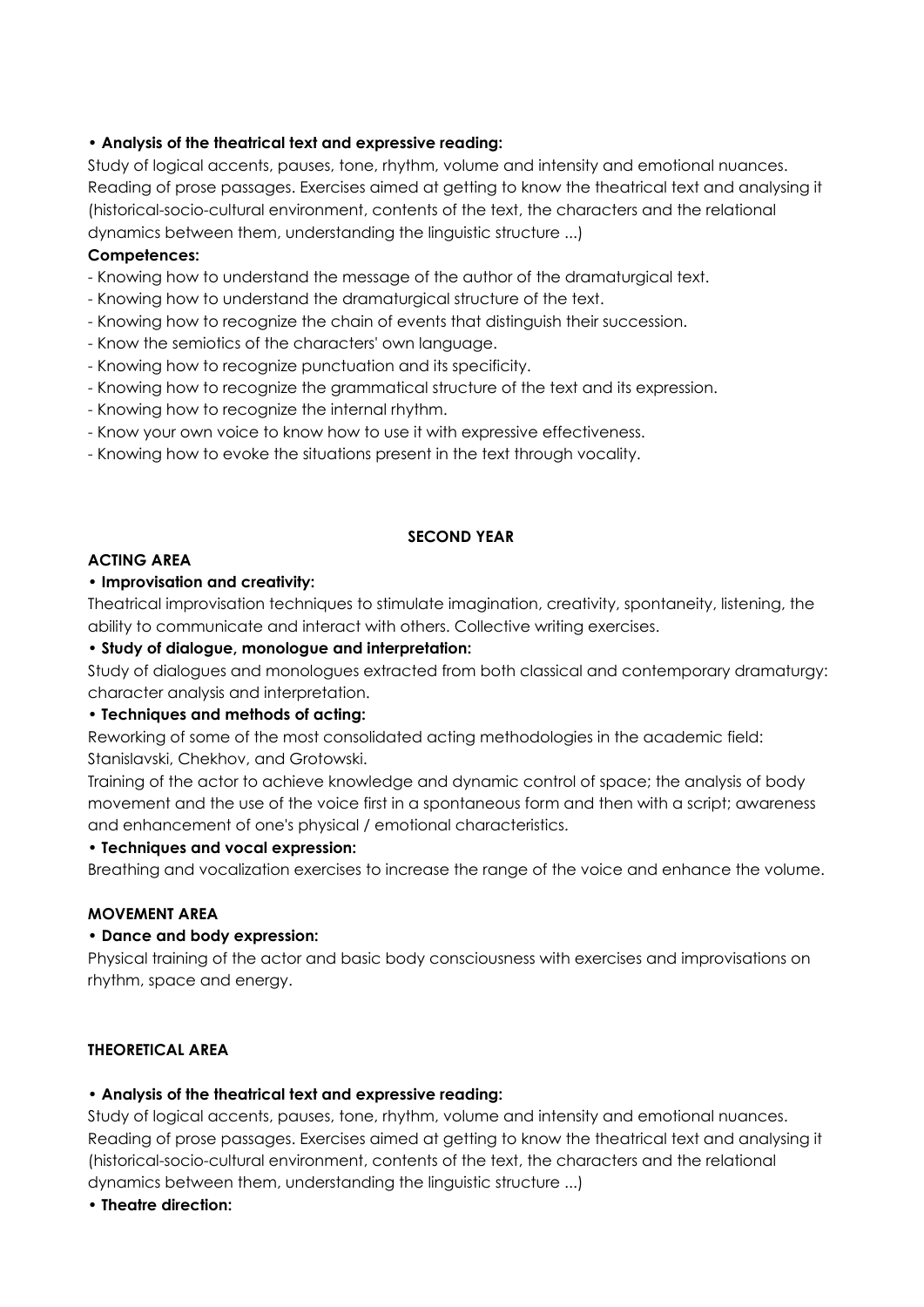Provide students with all the elements necessary to stage a theatrical show: from the conception of the project to the staging, through the writing, to the work with the actors (the gestural choreographic movement, the study of the character ...), to the study of the scenography, of the lighting design, of the costumes, of the music as sound carpet of the show.

## **• Principles of theatrical lighting technology:**

Brief hints of theatrical scenography. Knowledge of the devices for lighting the scene, interpretation and creation of a lighting plan.

Using microphones. Using the audio mixer.

### **• Teaching techniques:**

A student should also have the opportunity to learn teaching methodologies and techniques precisely because the market, increasingly, requires experts in theatrical languages within schools and situations related to both social and active citizenship. The objective of the module is to provide and consolidate skills that allow students to produce, present, conduct and verify effective and high quality projects in possible public and private structures. The figure of the theatre expert is he or she who, having an artistic and theatrical training is able to transduce pedagogical and training skills in a given context.

### **Competences:**

- Knowing how to organize and animate learning situations.
- Knowing how to manage the progression of learning.
- Design and develop differentiation devices.
- Involve pupils in their learning and in their work.
- Knowing how to work in a team.
- Knowing how to recognize and maintain the role of theatre experts.
- Knowing how to recognize the role and tasks of teachers.
- Knowing how to plan a theatre intervention in schools or in the social sector.
- Knowing how to bureaucratically manage a theatre intervention in the social sphere.

#### **• Circulation and promotion**

Once you have graduated from the academy? What can I do? How can I get around? These are legitimate questions for those who decide to undertake a training course that presupposes a possible job outlet. We believe it is impossible and above all false to promise a job or contacts with possible companies but we believe it is absolutely necessary to provide students with skills in order to know the entertainment market and be able to produce or trigger yourself in the most effective and professional way possible. The module in fact provides contents and techniques of production and self-promotion.

#### **Competences:**

- Knowing the theatrical and artistic market.
- Know the references of the national labour contract.
- Know how to apply Safety standards and certifications.
- Knowing how to produce effective and interesting offers for the world of work.
- Knowing how to activate crowdfunding actions and operations.
- Know elements relating to the third sector and associations.
- Knowing elements of VAT number management and associations.
- Knowing how to prepare a CV appropriate to the context.
- Knowing how to find information relating to auditions.

#### **Internship**